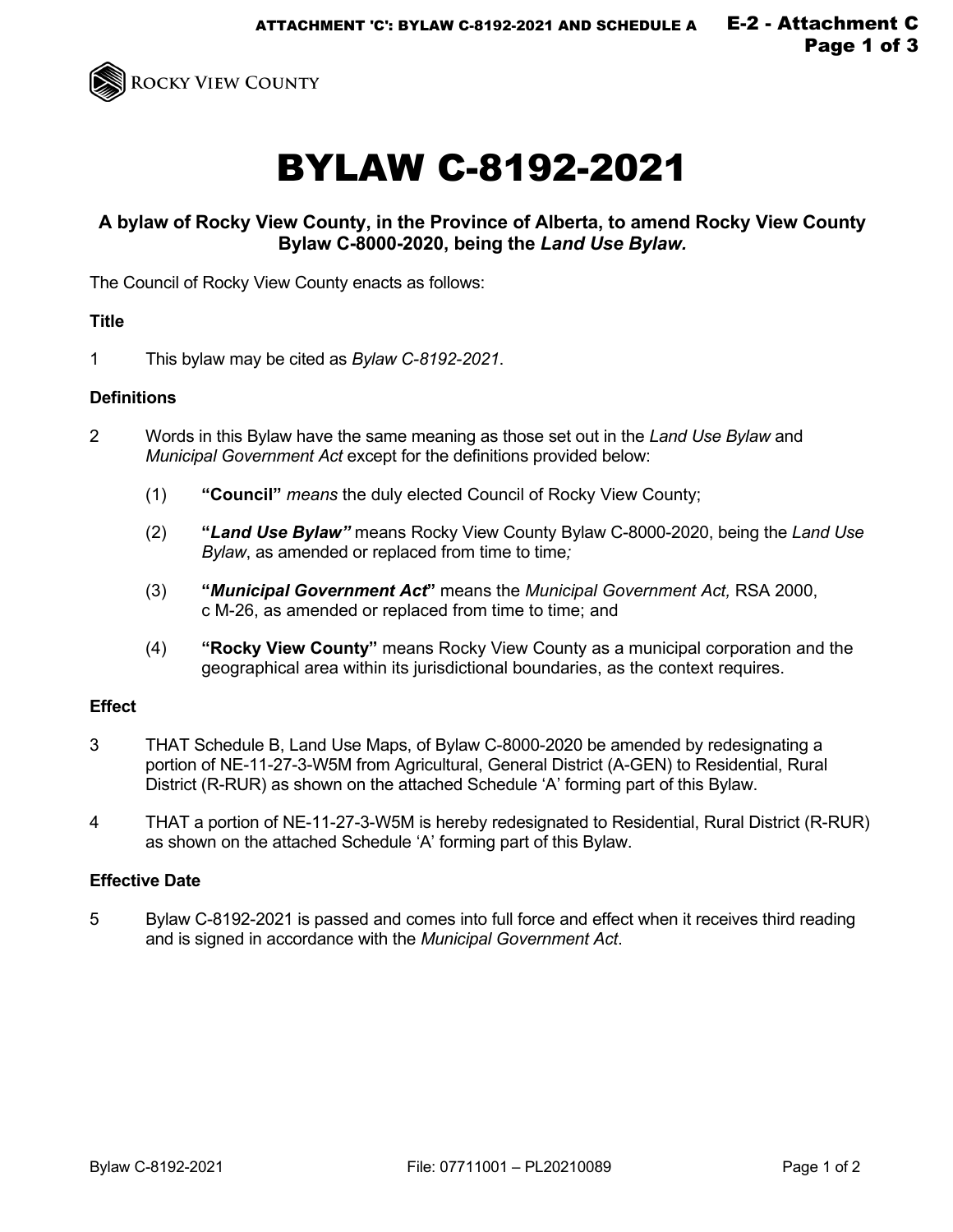

| READ A FIRST TIME this           | 13 <sup>th</sup> | day of | July,             | 2021 |
|----------------------------------|------------------|--------|-------------------|------|
| PUBLIC HEARING HELD this         |                  |        | $day of$ , $2022$ |      |
| READ A SECOND TIME this          |                  |        | $day of$ , $2022$ |      |
| READ A THIRD AND FINAL TIME this |                  |        | $day of$ , $2022$ |      |

 $\overline{\phantom{a}}$  , and the set of the set of the set of the set of the set of the set of the set of the set of the set of the set of the set of the set of the set of the set of the set of the set of the set of the set of the s **Mayor** 

 $\overline{\phantom{a}}$  , and the set of the set of the set of the set of the set of the set of the set of the set of the set of the set of the set of the set of the set of the set of the set of the set of the set of the set of the s Chief Administrative Officer

\_\_\_\_\_\_\_\_\_\_\_\_\_\_\_\_\_\_\_\_\_\_\_\_\_\_\_\_\_\_\_ Date Bylaw Signed